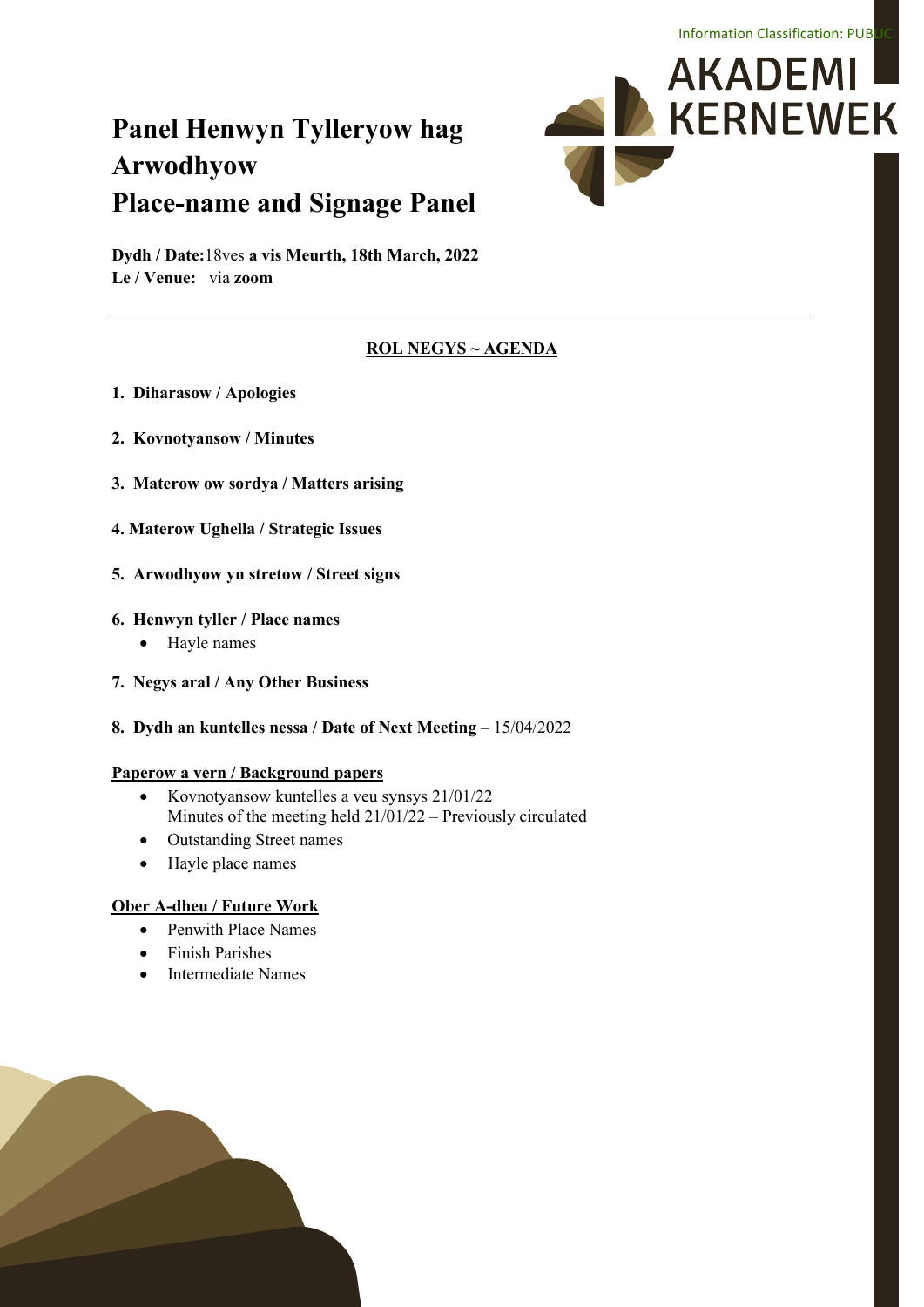

# **Panel Henwyn Tyller hag Arwodhyow Place-name and Signage Panel**

**Kovnotyansow an kuntelles synsys:** Dy'Gwener 18 mis Meurth 2022

**Draft Minutes of the meeting held:** Friday 18 March 2022

**Attendees:** J Edmondson; K George; J Gillingham; R Sheaff

- **In attendance:** S Rogerson
- **# Item Action**

**JE**

- **1 Diharesow / Apologies** D Brotherton; L Jenkin
- **2 Kovnotyansow / Minutes** Minutes of the meeting dated 21 January 2022 were read and agreed.
- **3 Materow ow sordya / Matters arising** NONE
- **4 Materow ughella / Strategic issues** NONE
- **5 Arwodhow yn stretow / Street signs**

Carloggas Way, St Columb = **Hyns Karlogos**

Previously translated the settlement of Carloggas, St Columb Major as *Karlogos*.

Chynowen Parc, Cubert = **Park Chi Lannowyn**

Identified in reference to "Lanowen alias Lanowis [Lanlovey]" on a lease dated 1768. Respelled to a -yn ending.

**ACTION:** JE to update the existing translation for Chynowen Lane.

Fullaford Road, Callington = **Fordh Resstronk**

Gribben Road, St Austell = **Fordh an Gribyn**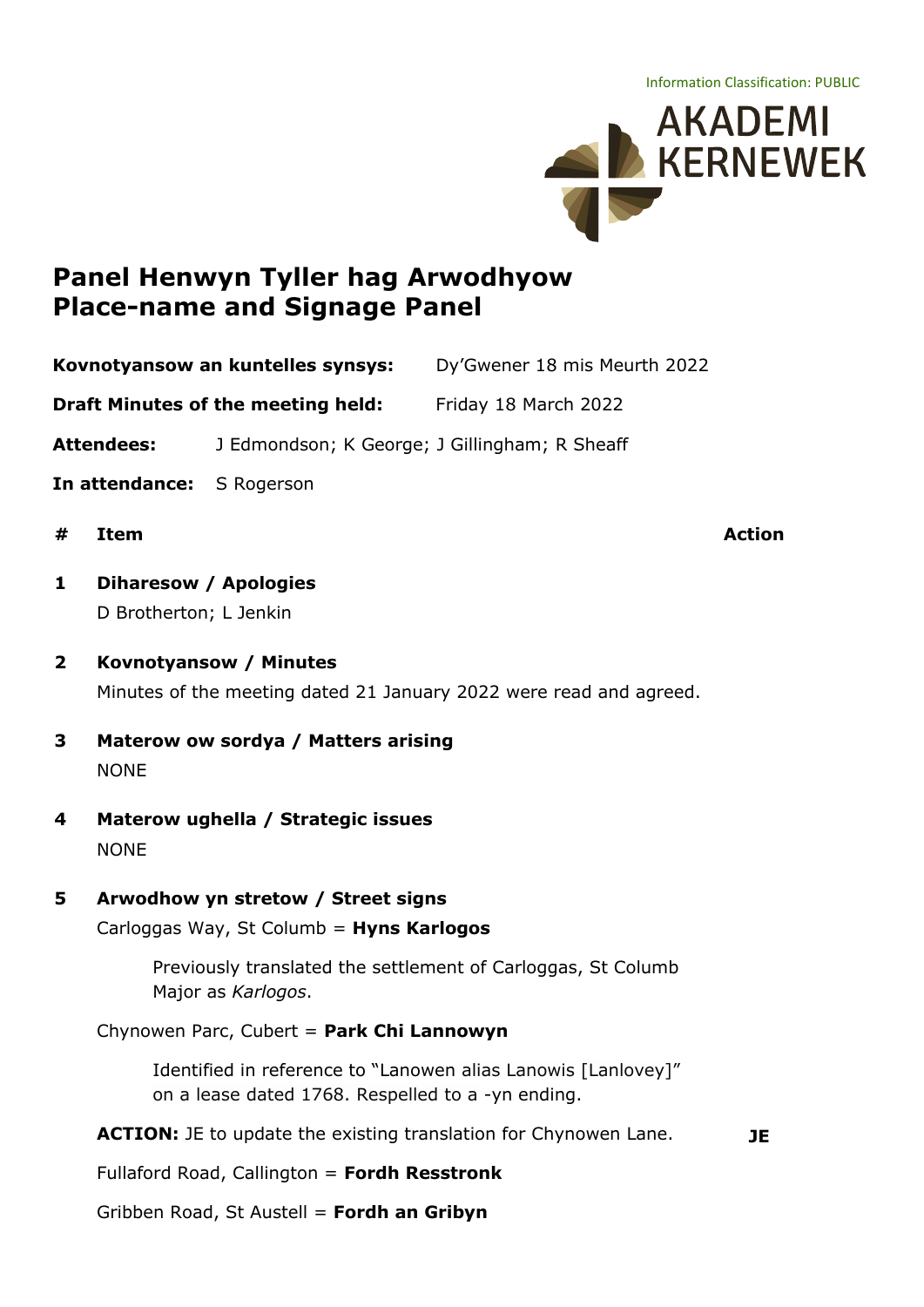### **# Item Action**

Kribyn 'little reef' is expected to be masculine, based on the -*yn* suffix. However the name has clearly lenited historically, see: Grebin 1699, it is treated the same here.

There are only three attested entries containing the -yn suffix, all of which are masculine. In Welsh the gender of nouns, with specific suffixes, are determined by that suffix.

**ACTION:** JE to check with Polin on the effect to gendered suffixes.

**JE**

Gribben Close, St Austell = **Kew an Gribyn**

Gribbin Head = **An Gribyn**

Higher Kelly, Calstock = **Kelli Wartha**

Lower Kelly, Calstock = **Kelli Woles**

#### Karn Fog, Vogue Beloth = **Karn an Fog Bella; ALT= Kew Karnow**

The AK dictionary is lists *fog* 'blowing house, forge' as masculine. It is feminine in Welsh, which is the suspected source of other dictionary references.

Parklands, Nanpean = **Parkow**

Plover Way, Bude = **Hyns Kornhwilen**

Prosper Hill, Gwithian = **Mena Hwel Sewen**

Named after Wheal Prosper mine.

#### Ropehaven Road = **Fordh Hawnlovan**

Found as 'Ropehorn' and 'Ropehorn Roads' on the late 1800s OS map.

#### Tredinnick Way, Perranporth = **Hyns Tredinnick**

There are multiple interpretations of Tredinnick: redenek (abounding in ferns); eythinek (abounding in Gorse); dinek 'small fort'. It is unclear which is applicable to Perranporth, although thought to be a surname elsewhere and left unchanged.

Trevelthan Road, Illogan = **Fordh Drevelthan**

The etymology is uncertain, possibly due to a corrupted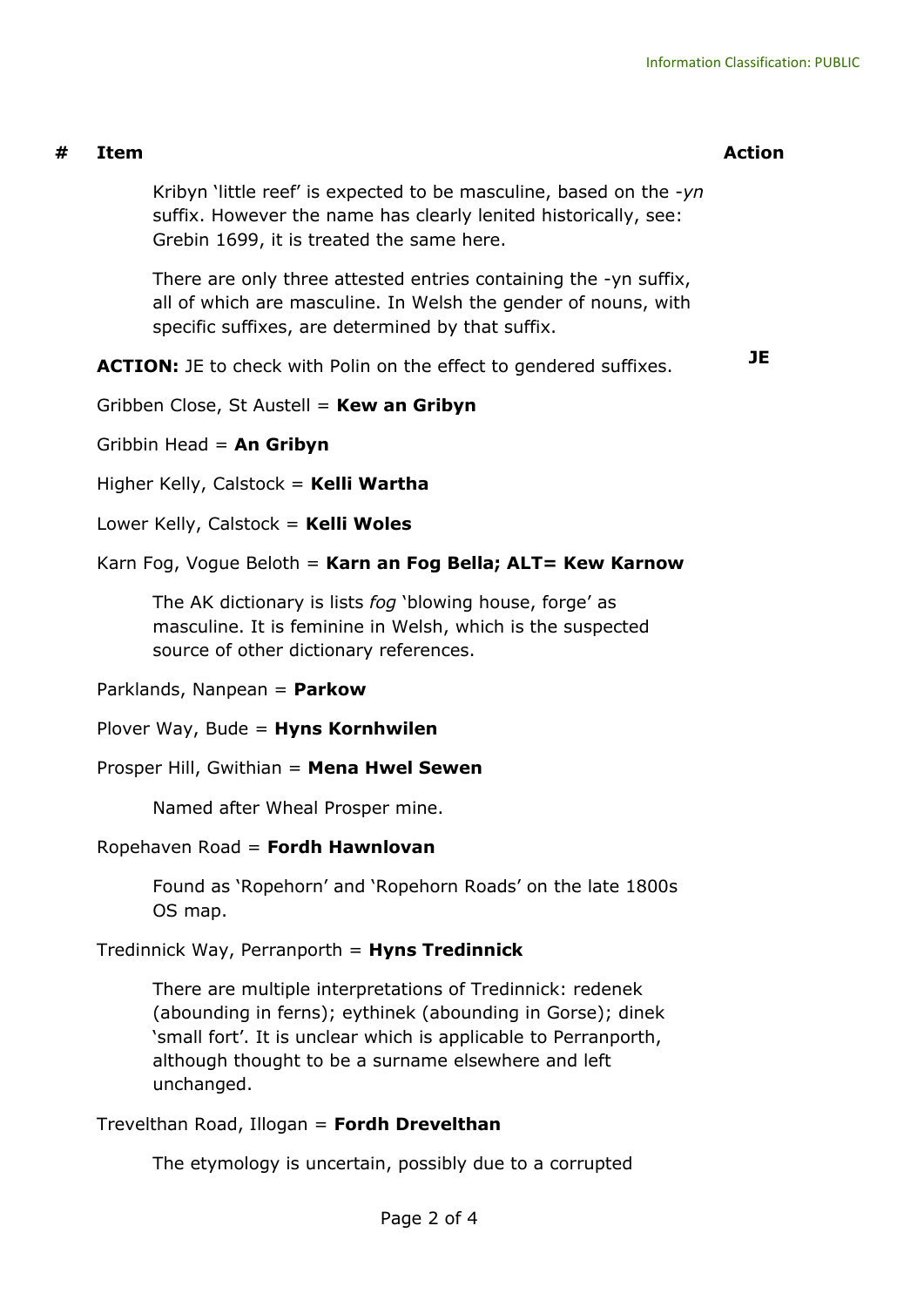### **# Item Action**

spelling. It does occur in overseas surnames.

## **6 Henwyn tyller / Place names**

#### **Hayle place names**

Start, St Erth = **Lost**

Containing *lost* 'tail'. This translation may also apply to Sterts, near Minions.

#### St Erth = **Lannudhno**

### St Erth Praze = **Pras Lannudhno**

### The Towans, Hayle = **An Tewynnow**

Amended to the plural of 'towans'.

### Tolroy, St Erth = **Tal an Ri**

### Trannack, St Erth = **Trevranek**

Trevranek 1323 suggests 'abounding in crows', or Latin *rana* 'frogs'.

#### Tredrea, St Erth = **Tredre**

May include *treu* 'yonder'.

## Tregenhorne, St Erth = **Tregenhorn**

'Kenhorn' found as a personal name.

Tregethas, St Erth = **Tregethes**

There is a possible fort site noted in a field named 'The Rounds' to the north. May contain *kethes* 'captive, slave'.

Treglisson Farm, Hayle = DEFERRED

Found as Treglystyn 1326. Castle Kayle is referred to as "Castellum Treclysten" by William Worcester.

## **7 Negys aral / Any other business**

NONE